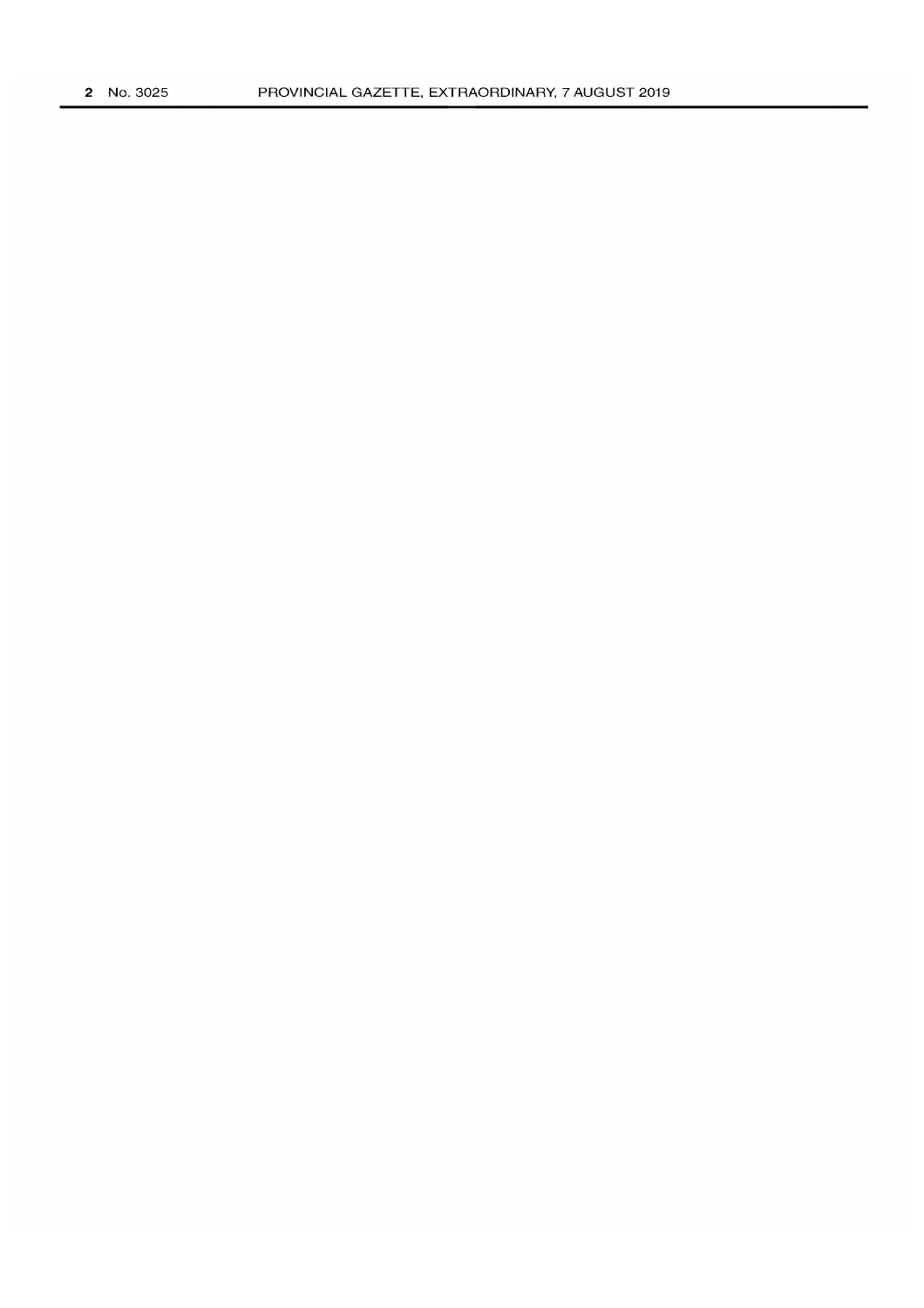# **CONTENTS**

|     |                                                                                               | Gazette<br>No. | Page<br>No. |
|-----|-----------------------------------------------------------------------------------------------|----------------|-------------|
|     | <b>PROVINCIAL NOTICES • PROVINSIALE KENNISGEWINGS</b>                                         |                |             |
| 134 | Limpopo Gambling Board (3/2013): Application for LPM Site Licence: AM and M Trading (Pty) Ltd | 3025           | 4           |